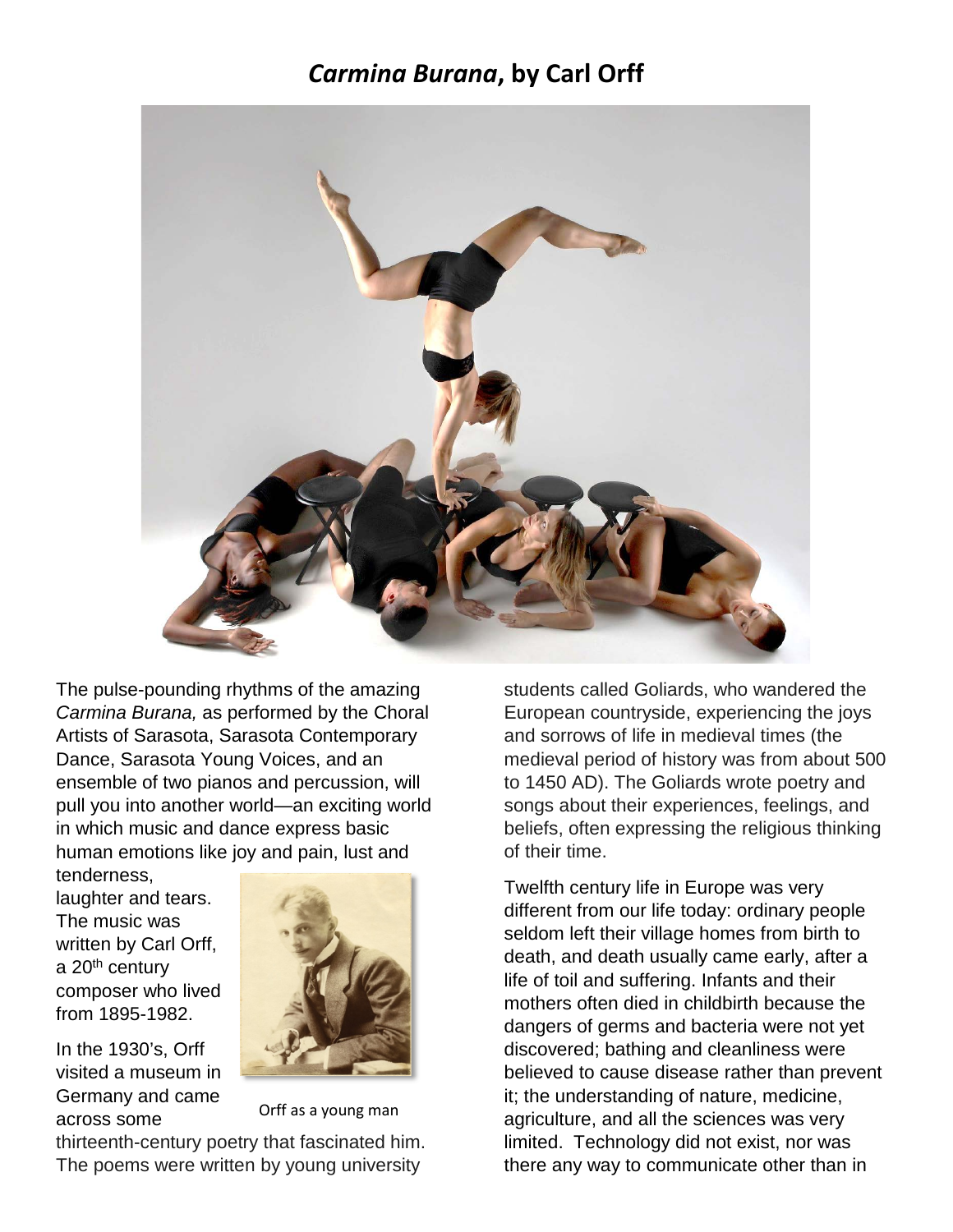person or by letter. Even letter writing was limited, because so few people could read or write.

The Goliards provided entertainment and brought news and information from other places as they wandered, but they were also thought of as philosophers, because their songs and poems dealt with the great and unknowable questions of life: the unreliability of health, the cruelty or blindness of one's fate, the joys of drinking and love, and the coming of Spring. The warmth that comes with Spring is very important if you grow crops to survive, or if you have spent the winter sleeping in a space heated only by a fireplace.

Orff was fascinated by the Medieval period of history and by the poetry of *Carmina Burana.*  He chose poems that illuminated Medieval life and thinking, using their original languages. The texts are early versions of modern German and French, and so-called "vulgar" Latin, which was much less formal than the Latin used in the religious services of the early Christian churches. These were the languages spoken by ordinary European people eight or more centuries ago. Those who attend the concert will receive complete translations of the texts.

Fate or luck seemed to control nearly every aspect of  $12<sup>th</sup>$  century life—do you ever feel that way today? In the  $12<sup>th</sup>$  century, like the modern TV game, "Wheel of Fortune," good or bad events seem to be controlled by random luck: the wheel turns, and good things happen; the wheel turns again, and bad takes over. Sometimes it may seem that way today, even though we understand the physical world much better than anyone could in the year 1159—will the turn of the wheel bring good health or illness? Love or loneliness? Wealth or poverty? Life or death? Is it luck or is it destiny?

#### **Let's Look at the Music and Words**



# Carmina Burana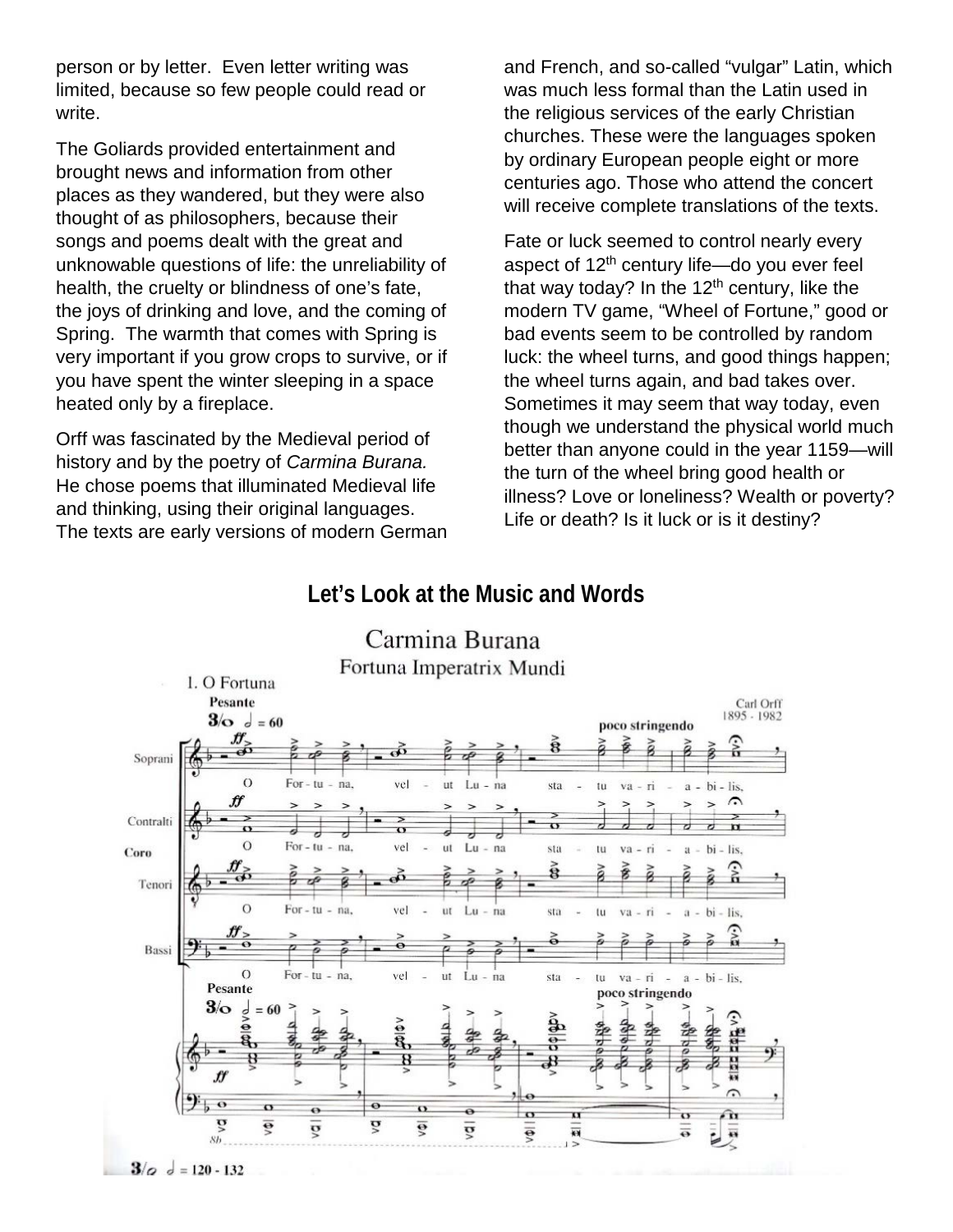### **Let's Look at the Music and Words**

In the first song of *Carmina Burana*, the poet cries, "O Fortune, changeable as the moon, you rise and fall. First you mistreat us, then you give us what we want; like the sun melts the ice, you dissolve both poverty and power in the same way." The subtitle, *Fortuna Imperatrix Mundi*, translates as "Fortune, Empress of the World"—power is merely luck, it claims!

In the musical example above, find the words, "O Fortuna, velut luna statu variabilis…." Notice that each choir section, *Soprani* (sopranos—high women's voices), *Contralti* (alto—low women's voices), *Tenori* (high men's voices), and *Bassi* (low men's voices) sings those words and has its own musical staff (line) to follow. The four are connected by a bolded bracket marked *Coro* (chorus). The two staffs on the bottom are also bracketed, and are what is called a piano reduction: the notes and rhythms of the orchestra are rewritten so they can be played by the piano for rehearsal purposes. When *Carmina Burana* is performed with an orchestra (as this performance will be), the conductor uses a very large score that has a separate staff for each instrument in the orchestra.

The composer has given instructions about the tempo (rate of speed) and style he expects from the performers. The word *Pesante* (pay*zan*-tay), written under "O Fortuna," means to play and sing heavily, like a peasant might walk. Below *Pesante*, 3/○ means there are 3 whole notes in every measure, a very uncommon time signature, which is placed in an unusual spot on the score.



Next to 3/○ is "half-note=60," which tells the performer to count one half note each second, which is a very slow tempo. The *ff* above each staff means to sing and play very loudly. This volume is emphasized even more by the mark >, which means to attack each note heavily. These instructions and marks show you that this opening section is loud, slow, and heavy. At the end of the line, find the words *poco stringendo;* this means "speed up a little," but the final notes have *fermatas* above them, the mark that looks like a curved line with a dot in it. That means you are to hold the final chord, and then take a big breath or slight pause (the comma) before the next section. The next part, by the way, is very fast and rhythmic.

Look at the piano part, which is a reduction of the music for the orchestra. The bottom notes are played by the low instruments of the orchestra and the timpani (large drums); *"8b"* means to play an octave lower than the written notes (an octave has the same letter name, but sounds 8 notes lower or higher than a given note); at the same time there are very high notes for the right hand, which imitate the high instruments of the orchestra. The music of the orchestra is also extremely loud and heavy.

The "O Fortuna" section of *Carmina Burana* is extremely well known. You have probably heard it in a commercial or a movie. Listen and watch on You Tube: there are dozens of recordings and videos available, taken from concerts by fine choruses and orchestras, but you will also find some unusual settings or versions, like the one used in the movie "Excalibur," a flash mob video, a "metal" version, and the ones from the movies "Troy," "The Fifth Element," "Requiem for the 300," etc. Enjoy!